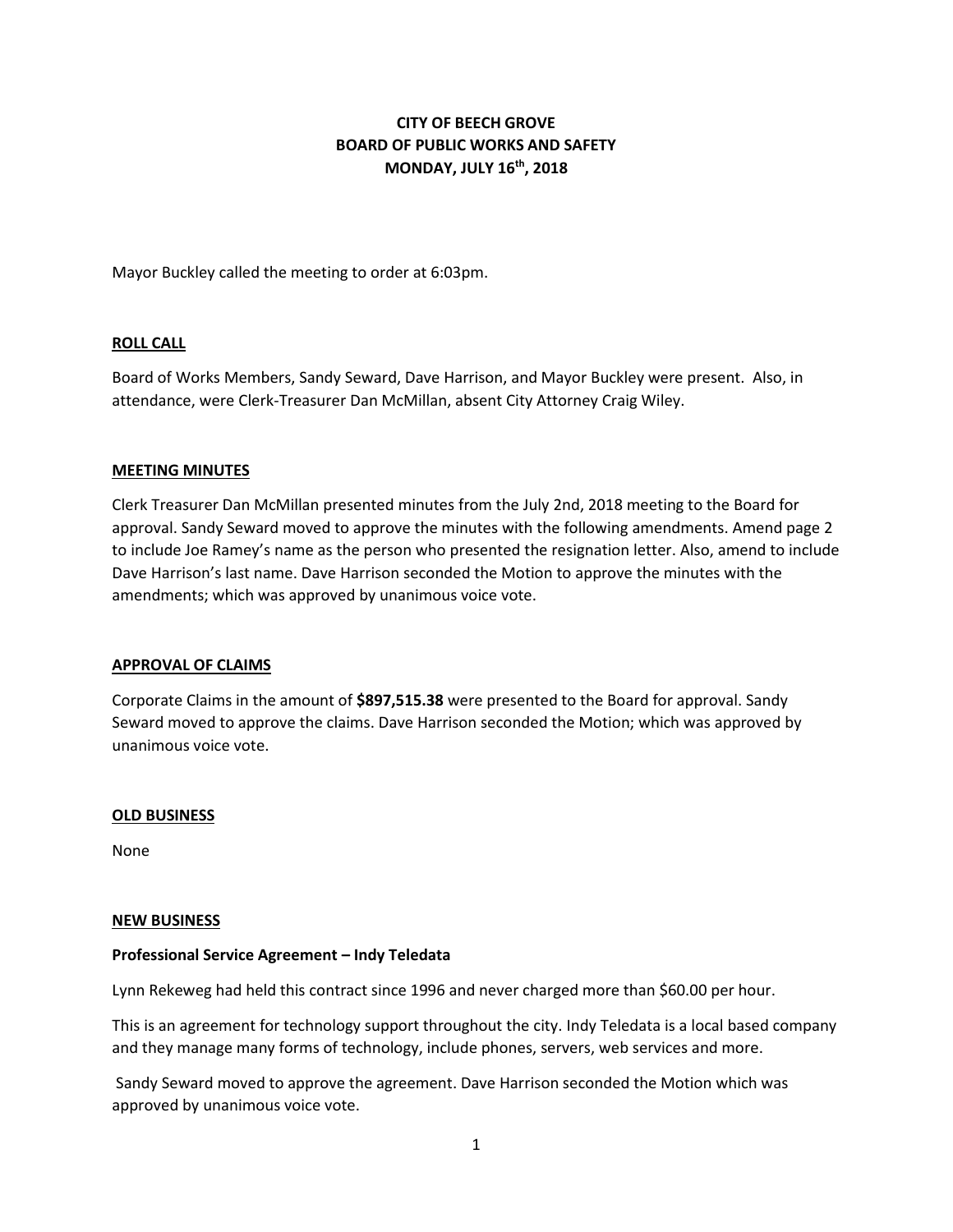Sandy Seward moved to approve that Clerk Treasurer McMillan be able to choose the payment plan which will work best for the city. It may be hourly or monthly. Dave Harrison seconded the Motion; which was approved by unanimous voice vote.

## **LPA Agreement – Thompson Road Trail**

Scott from GAI Consultants gave a brief description of the agreement; which is .6 miles long and includes a small bridge. This project scored the highest as far as need, safety and mobility, by the MPO. The contract is in the amount of \$217,120.00. This is over a 5-year period and the INDOT letting is scheduled for 2022. It may be expedited to 2021. This is a Federal Project. It is a 70/30 grant. Budget in 2019- \$217,120.00

Sandy Seward moved to approve the agreement. Dave Harrison seconded the Motion; which was approved by unanimous voice vote.

## **Churchman Roundabout Report – GAI Consultants**

A brief update was given on this project. They are approaching property owners and request meetings and appraisals. They hope to have the land secured by the end of the year. They have submitted paperwork to INDOT and are planning to hold a public hearing around mid-August. The Clerk -Treasurer budgeted for the expenses for this project for 2018.

## **Permission to Host the Annual BBG Family Walk**

A request was made to host the walk Saturday, September 22, 2018 beginning at 8:00am and step-off at 9:00am. This is a family event. Music and door prizes will be included. The Police and Fire have no objections. Certificate of Insurance will be provided to the City.

Sandy Seward moved to approve the walk. Dave Harrison seconded the Motion: which was approved by unanimous voice vote.

## **Disclosure Statement**

1412 Killian Drive- the City did not authorize or pay for any work at this location.

## **Request for Approval – Vacation Bible School**

Villa Baptist is requesting to use the yard at DPW July 23-27, 2018. They must provide a copy of insurance.

Sandy Seward moved to approve this subject to them providing insurance to the City as additional insured. Dave Harrison seconded the Motion: which was approved by unanimous voice vote.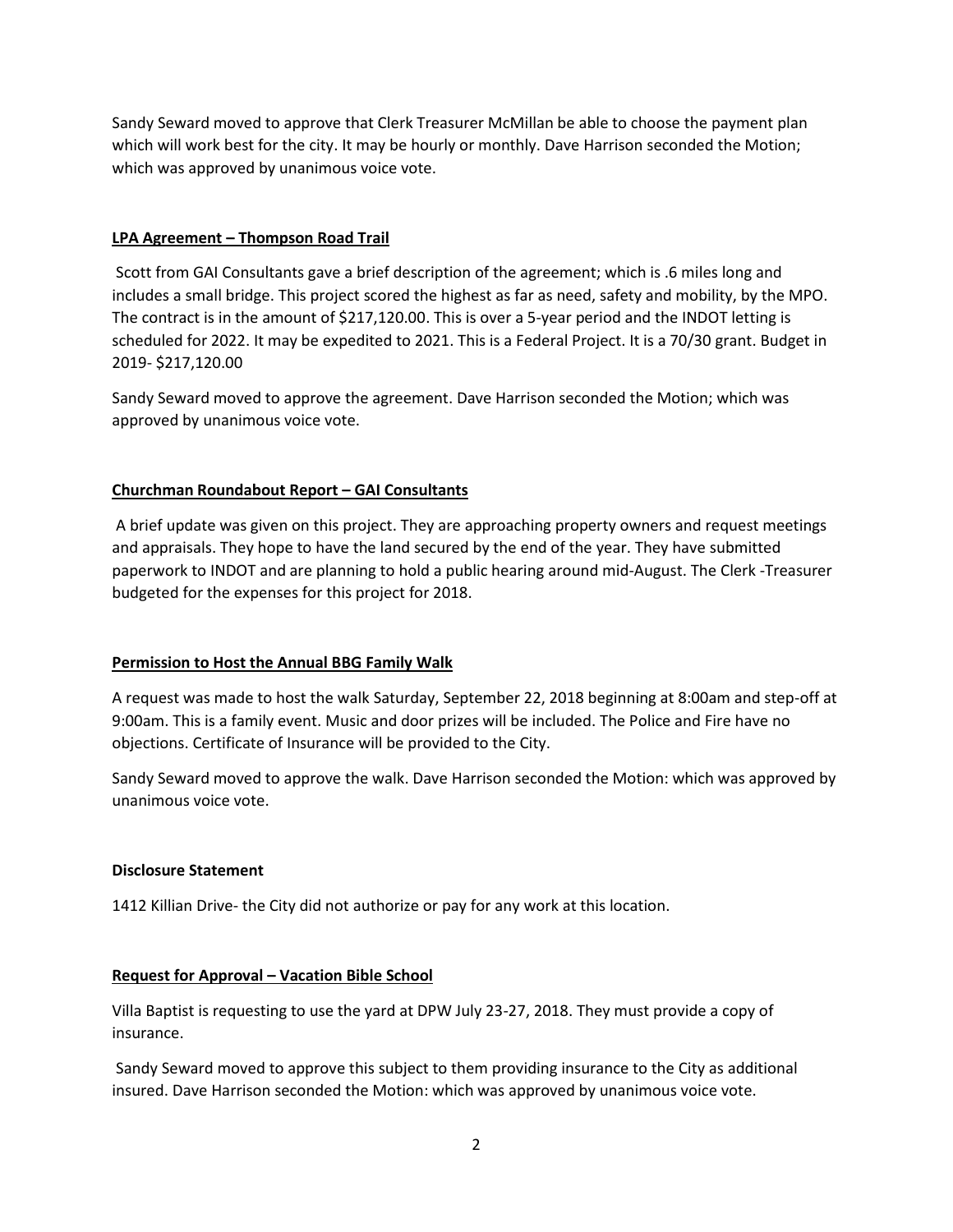## **Road Closure – Walk to Remember**

Franciscan Health - Indianapolis and Mooresville, Pregnancy Loss Program, Memories to Hold - is requesting permission to host this event in Beech Grove, Saturday, October 13, 2018 at 11:00am for a parade permit to allow approximately 1300 people to walk from central Elementary School head west on Main and Southbound on 15<sup>th</sup> Street and conclude at Sarah Bolton park. The City of Beech Grove has been a partner since its inception in 1985.

Sandy Seward moved to approve this request subject to them providing insurance to the City as additional insured. Dave Harrison seconded the Motion which was approved by unanimous voice vote.

Sandy Seward moved to approve the closure of 10th street from Main to the alley. Dave Harrison seconded the Motion which was approved by unanimous voice vote.

## **Request to Surplus Equipment – DPW**

DPW requested to surplus a heat lamp that is obsolete equipment. The auction is Saturday, July 21, 2018 at 10:30am at DPW on Churchman. Mike Heimel is the auctioneer.

Sandy Seward moved to surplus this equipment. Dave Harrison seconded the Motion; which was approved by unanimous voice vote.

## **Request to Surplus Equipment – Senior Center**

Request to surplus the deep freezer at the auction on Saturday, July 21, 2018.

Sandy Seward moved to approve the request. Dave Harrison seconded the Motion which was approved by unanimous voice vote.

Request to surplus the Hitachi floor television at the auction on Saturday, July 21, 2018.

Sandy Seward moved to approve the request. Dave Harrison seconded the Motion which was approved by unanimous voice vote.

## **Request for a Block Party -Chris Duffer**

A request to close the alley in the 0-100 Block between, South  $12<sup>th</sup>$  to the East, South  $13<sup>th</sup>$  to the West, Alton to the South, and Parkway to the North.

Sandy Seward moved to approve the request. Dave Harrison seconded the Motion which was approved by unanimous voice vote.